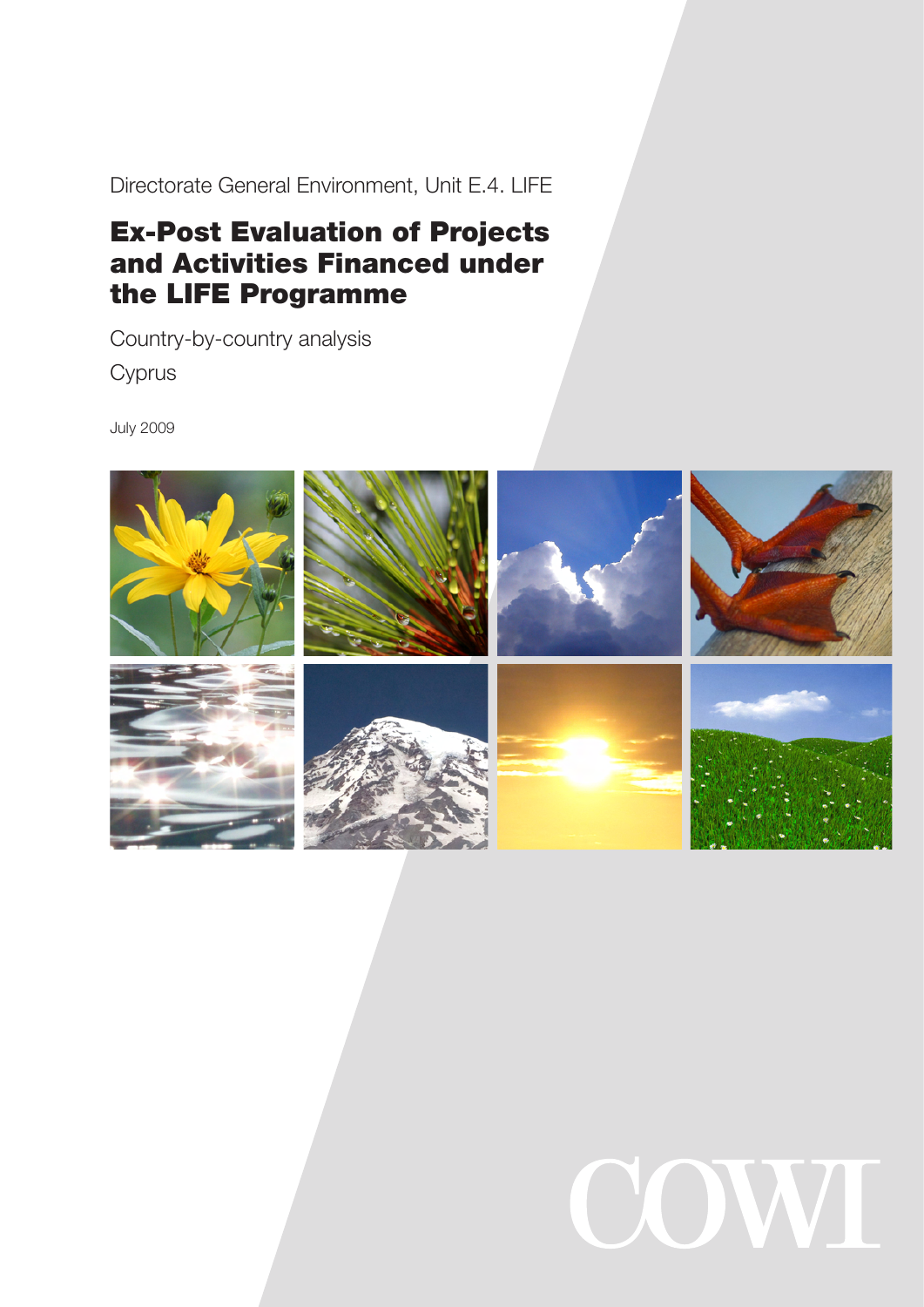

**COWI A/S** 

**Parallelvej 2 DK-2800 Kongens Lyngby Denmark** 

**Tel +45 45 97 22 11 Fax +45 45 97 22 12 www.cowi.com** 

Directorate General Environment, Unit E.4. LIFE

# Ex-Post Evaluation of Projects and Activities Financed under the LIFE Programme

Country-by-country analysis

**Cyprus** 

July 2009

Document no. 7-3 Cyprus Version 1 Date of issue July.2009 Prepared BIM, IL Checked BIM, TIH, IL Approved BIM

This report has been prepared as a result of an independent evaluation by COWI being contracted by the Directorate General Environment

**The views expressed are those of the Consultant and do not necessarily reflect those of the European Commission.**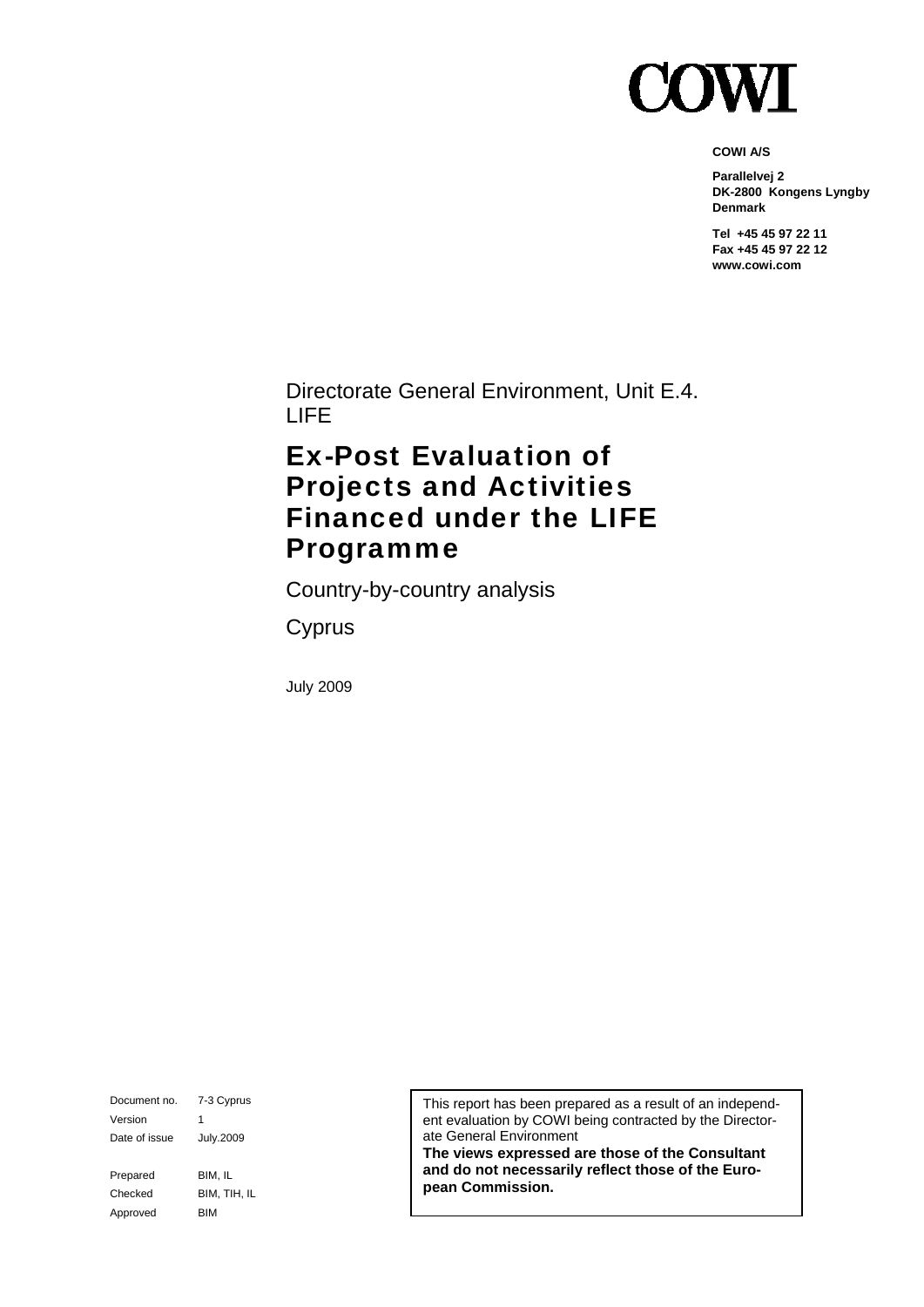#### Table of Contents

| 1              | <b>Executive summary</b>                                                          | $\overline{2}$      |
|----------------|-----------------------------------------------------------------------------------|---------------------|
| $\mathbf{2}$   | <b>Introduction</b>                                                               | $\overline{2}$      |
| 3<br>3.1       | <b>Environmental policy overview</b><br><b>Biodiversity and Nature protection</b> | $\overline{2}$<br>3 |
| 4              | <b>Overview of LIFE projects in Cyprus</b>                                        | 3                   |
| 5<br>5.1       | <b>Effects of projects implemented</b><br>Results and impacts for Nature projects | 4<br>4              |
| 6              | The effectiveness of projects                                                     | 4                   |
| $\overline{7}$ | The sustainability of projects                                                    | 4                   |
| 8              | The utility of projects                                                           | 5                   |

# Table of Appendices

| Appendix 1 | Comprehensive overview of LIFE Projects in Cyprus |
|------------|---------------------------------------------------|
| Appendix 2 | Summary tables on LIFE Nature projects in Cyprus  |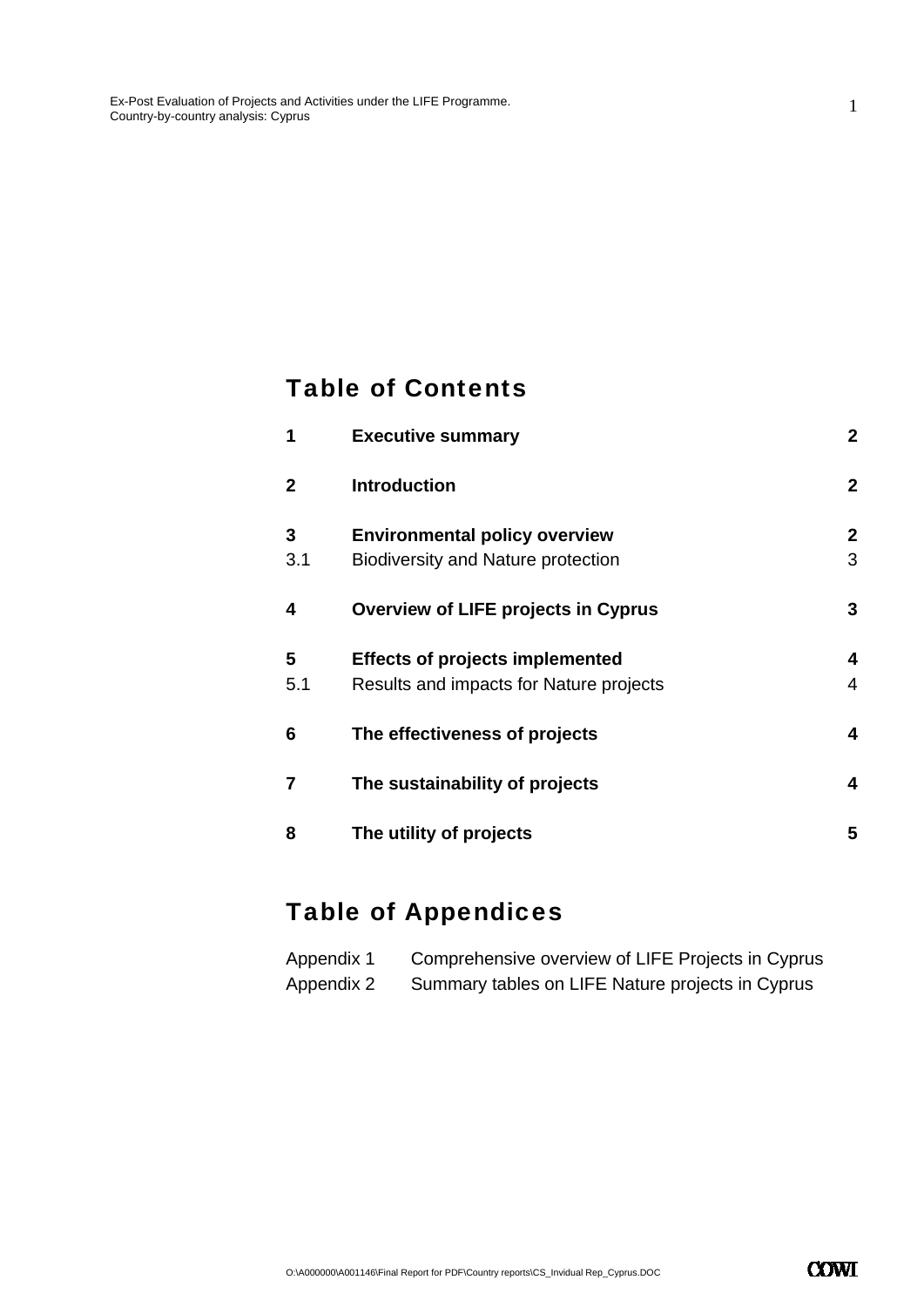#### **1 Executive summary**

The LIFE programme has financed 18 projects in Cyprus over the past 13 years. Of these, the LIFE programme has co-financed 14 projects in Cyprus in the time period 1996-2006. One LIFE Nature project was carried out after the accession of Cyprus to the EU in 2004. The thirteen other projects were TCY projects<sup>1</sup>. The LIFE Nature project 'Conservation management in Natura 2000 sites of Cyprus' can be said to be highly effective as well as addressing EU-priorities.

### **2 Introduction**

This country report on the implementation of the LIFE Programme in Cyprus is part of the overall expost evaluation of the LIFE Programme. The evaluation was commissioned in July 2008 and covers all LIFE projects initiated during the period 1996-2006. The overall objective of the evaluation is to assess the relevance and impact of the activities and projects financed under the LIFE Programme. The evaluation comprises country studies in all Member States, except Bulgaria, which has never had any LIFE projects. This report documents the analysis carried out concerning the implementation of the LIFE Programme in Cyprus. The ex-post evaluation focuses on assessing the effect of the LIFE Programme on Europe's nature and environment through looking at results and impacts of LIFE projects implemented under the Nature (NAT) and Environment (ENV) components. The results and impacts have further been assessed along three main evaluation criteria:

- Effectiveness, i.e. the extent to which planned objectives have been reached
- Sustainability, i.e. the extent to which positive impacts have continued or are likely to continue
- Utility, i.e. the extent to which impacts address key environmental needs and priorities in the EU and for the stakeholders concerned.

### **3 Environmental policy overview**

The island of Cyprus, with the model of economic development followed over the past years, is facing challenges in a number of environmental sectors. Freshwater resources (both surface and groundwater) are a limited resource in Cyprus, where agriculture accounts for about 63 per cent of the total consumption and the rest is attributed to human use (increasing significantly during summer due to influx of tourists). The country relies increasing on quantities of desalinated or recycled water to cover its needs. The quality of the atmosphere in urban areas exhibits high concentrations of NOx, ozone and particulate matter due to over-reliance on private cars and the relatively weak structure of public transport. Emissions from energy generation are also an issue due to the use of oil as a fuel but the impacts are localised. Solid waste management is also an issue. Over 100 existing landfills will have to be closed and reinstated and new, properly engineered landfills will have to be constructed. The current waste management practices on the island, with the over-reliance on landfills, are clearly unsustainable. In response to these challenges, the Ministry of Agriculture, Natural Resources and Environment has adopted the principles of sustainable development in line with the sustainable development strategy of the EU. A number of policies and action plans have been devised for areas where existing practice is unsustainable, such as energy, transport, tourism, agriculture, natural environment and biodiversity, natural resources management, waste management, etc.

-

 $<sup>1</sup>$  The country reports produced under this evaluation concern the Nature and Environment projects. The TCY projects</sup> are dealt with in a separate report (Part 5 of the evaluation report).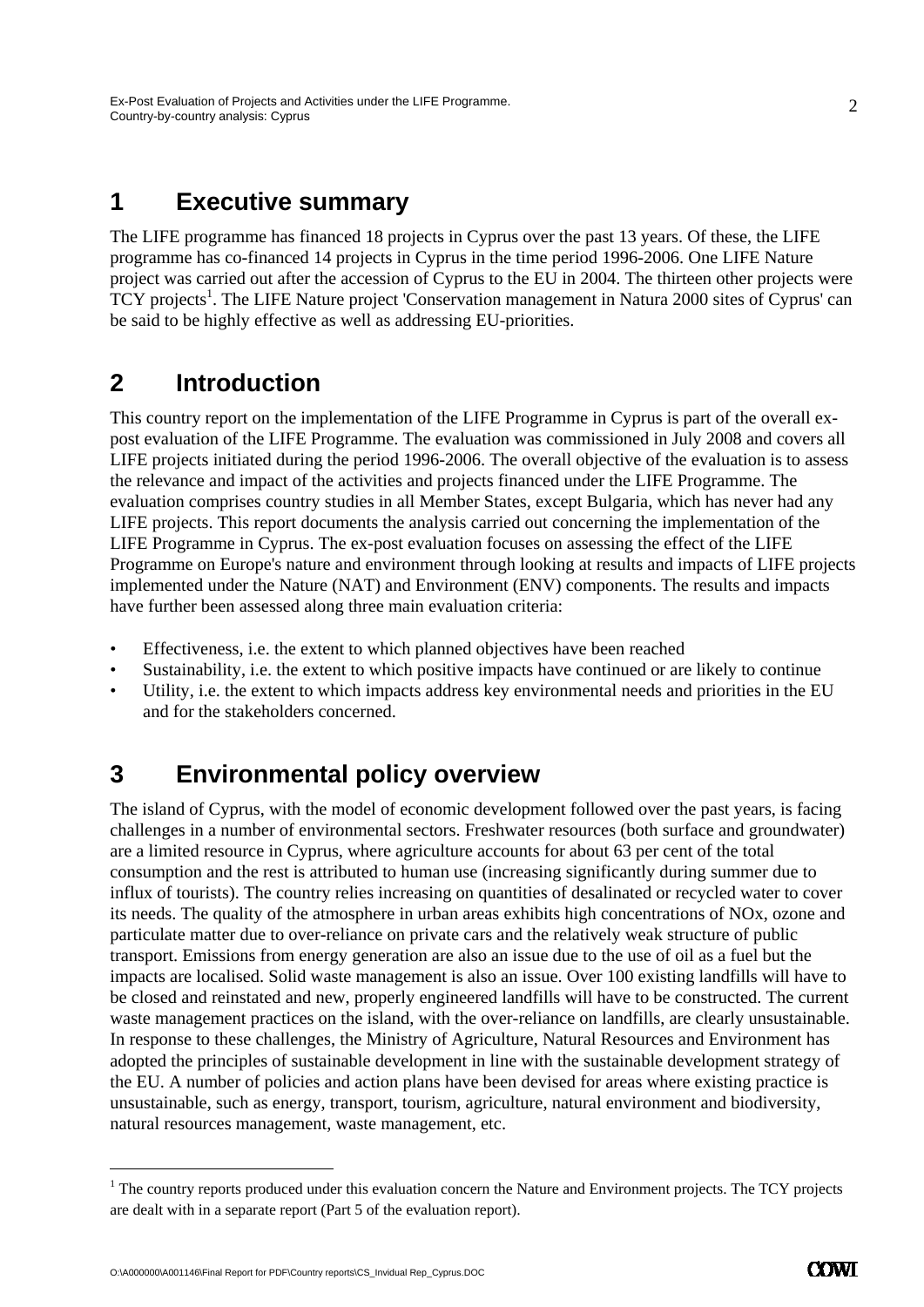#### **3.1 Biodiversity and Nature protection**

The natural environment and biodiversity is varied due to the geographical position of the island. 36 sites of Community Interest have been designated and seven Special Protection Areas classified so far and others are expected to follow. In Cyprus, 1.2 per cent of the total land area is designated for the protection of birds while 5 per cent is designated for rare species and habitats, with some overlap between some designated areas. Management of these sites is still not in place however, management and action plans are currently being devised (in part due to one of the LIFE Nature project discussed below).

## **4 Overview of LIFE projects in Cyprus**

The LIFE programme has financed 18 projects in Cyprus over the past 13 years, including 1 Nature project and 17 TCY projects<sup>2</sup>. Some information on the Nature project is provided in Appendix 1, while a brief summary is included in Table 4.1.

| Table 4.1 |  | Overview of LIFE projects 1996-2006 in Cyprus |  |
|-----------|--|-----------------------------------------------|--|
|           |  |                                               |  |

|        | Number of pro-<br>iects | <b>Total LIFE contri-</b><br>bution (million<br>EUR) | Main themes<br>covered <sup>3</sup> | Project duration<br>(years) |
|--------|-------------------------|------------------------------------------------------|-------------------------------------|-----------------------------|
| Nature |                         | 1.5                                                  | Habitats 100%                       |                             |

Source: BUTLER

-

The **LIFE Nature** project co-financed by the LIFE Programme comprises a range of conservation management activities including: the elaboration of specific management plans and related national guidelines; effective conservation and pilot preservation of all habitats targeted by the project (e.g. expansion of Zizyphus lotus matorral\*, detailed mapping and signposting of Vernal pools\* and Serpentinophilous grasslands, installation of a floating anchoring system for vessels for the protection of Posidonia beds\*, etc). It also included the preparation and maintenance of a systematic monitoring and data storage scheme, as well as the generation of experience in the competent administration units and raising of awareness amongst site users and the general public. The beneficiary in the case of Cyprus was the Environmental Service, Ministry of Agriculture Natural Resources and Environment, which took a very active role in coordinating all the competent authorities for the effective implementation of the project.

One of the TCY projects implemented assisted in preparing the ground for the implementation of the current LIFE Nature project. The previous TCY project managed to designate sites suitable for protection and for which management plans were then developed under the LIFE Nature project.

<sup>&</sup>lt;sup>2</sup> Covering wide-ranging environmental themes (management systems for high priority waste streams: WEEEs, C&DW, ELVs; management of pigwaste; spatial urban development and planning; traffic emissions, amongst others) which aimed at building capacities to achieve EU environmental approximation. The TCY component is evaluated in Part 5 of the ex-post evaluation report.

 $3$  For the purpose of this evaluation, the LIFE projects were categorised according to the thematic structure of the LIFE+ Programme (ref. Regulation EC No. 614/2007, Annex II). The themes included for LIFE Nature: Habitat Directive, Birds Directive and Biodiversity. For LIFE Environment: Climate change, air, water, soil, forests, natural resources and waste, chemicals, urban environment, strategic approaches.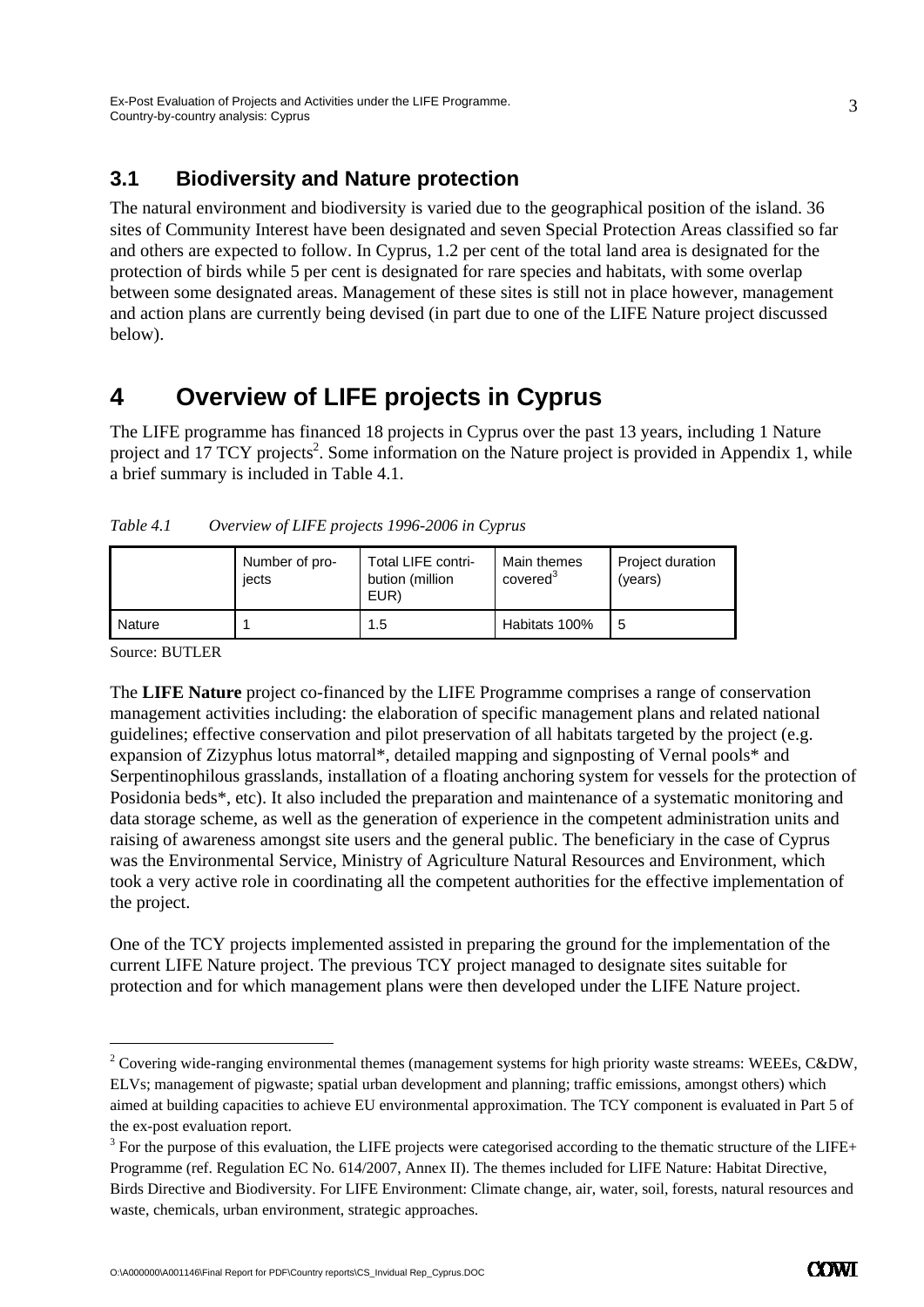# **5 Effects of projects implemented**

#### **5.1 Results and impacts for Nature projects**

To date, there has been one LIFE Nature project implemented in Cyprus, which explains the concentration on the results of this particular project in the following description. All stakeholders (focal point, monitors, project manager) underline that the results and impacts of this project are key to nature protection in Cyprus, to the approximation of EU nature protection legislation and related administrative procedures (implementation of Natura 2000). The project on "Conservation management in Natura 2000 sites of Cyprus" is the first comprehensive nature conservation project of its kind in Cyprus assisting in the implementation of the Natura 2000 network. The collective actions are being implemented in five pilot SCIs in order to secure a favourable conservation status for certain habitat types and species, which will set standards and create experience in the management of Natura 2000 sites. Specific management plans have been developed and national management guidelines drafted. This project is a comprehensive first approach towards meeting the obligation of the EU nature protection legislation. It not only led to (i) crucial targeted species protection in a specific period of four years, (ii) familiarised the competent authorities with the interpretation in practice of the birds and habitats directives, but also (iii) developed the necessary cooperation between the varied competent authorities for future implementation. It allowed for the government departments to work within a set framework and methodology and understand the obligations arising from the directives.

#### **6 The effectiveness of projects**

Effectiveness can be assessed at two levels: The project level, which compares achievements with project objectives, and at programme level, which compares achievements with LIFE Programme  $\omega$ bjectives<sup>4</sup>. The Nature project implemented in Cyprus was effective in both respects. It was the first comprehensive approach towards implementation of the EU nature conservation legislation and the specific practical obligations related to the Natura 2000 network. The Nature project has been described by stakeholders as being highly effective in achieving its objective which was to develop key management and monitoring tools to assist Cyprus in meeting its obligations under EU legislation. It has developed management plans for its SCIs and SPAs, implemented urgent actions in five threatened SCIs (three of which are SPAs) and developed these nature conservation concepts and priorities in close cooperation with all the diverse partners responsible for the implementation of the Natura 2000 measures.

# **7 The sustainability of projects**

Sustainability of the project can be categorised as high considering the fact that follow- up actions from the project have already been proposed and financing has been secured from national and other budgets, in order to continue developing management plans for other sites. The fact that the beneficiary developed and set up regular coordination and cooperation networks with the other competent authorities responsible for implementation of the management plans (Forestry Department, Game Fund Service from Ministry of Interior for example, ensures sustainability to a significant degree. The project

-

<sup>&</sup>lt;sup>4</sup> Specific objective for: LIFE Nature: To contribute to the implementation of Council Directive 79/409/EEC (Birds Directive) and Council Directive 92/43/EEC (Habitats Directive); LIFE Environment: To contribute to the development of innovative and integrated techniques and methods and to the further development of Community environmental policy.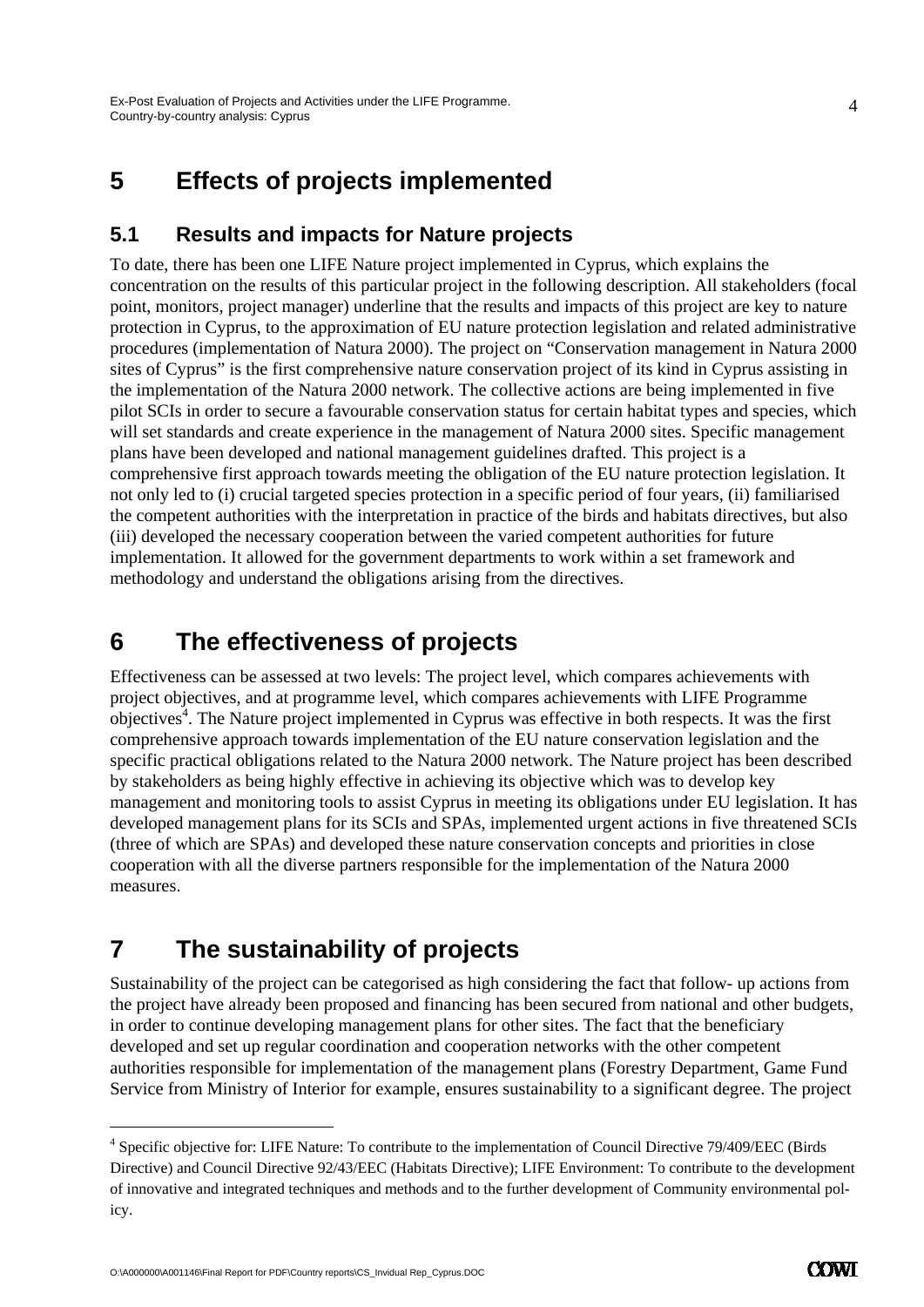therefore provides a solid basis for future cooperation between competent authorities and relatively smooth and effective implementation of Natura 2000 measures in Cyprus.

## **8 The utility of projects**

The utility of this project towards addressing EU and national priorities is unquestionable. In the case of this particular LIFE Nature project, the Environmental Service of the Ministry of Agriculture Natural Resources and Environment took the initiative to coordinate and lead the implementation of the Natura 2000 network within the country. The fact that the project included and involved partners from among other competent authorities was an important asset and one which strengthen the project. The current project was in general, well accepted as the ground had already been laid by a previous LIFE –TCY project. The TCY project involved the designation of sites for protection. Acceptability among the stakeholders grew throughout the project according to the beneficiary.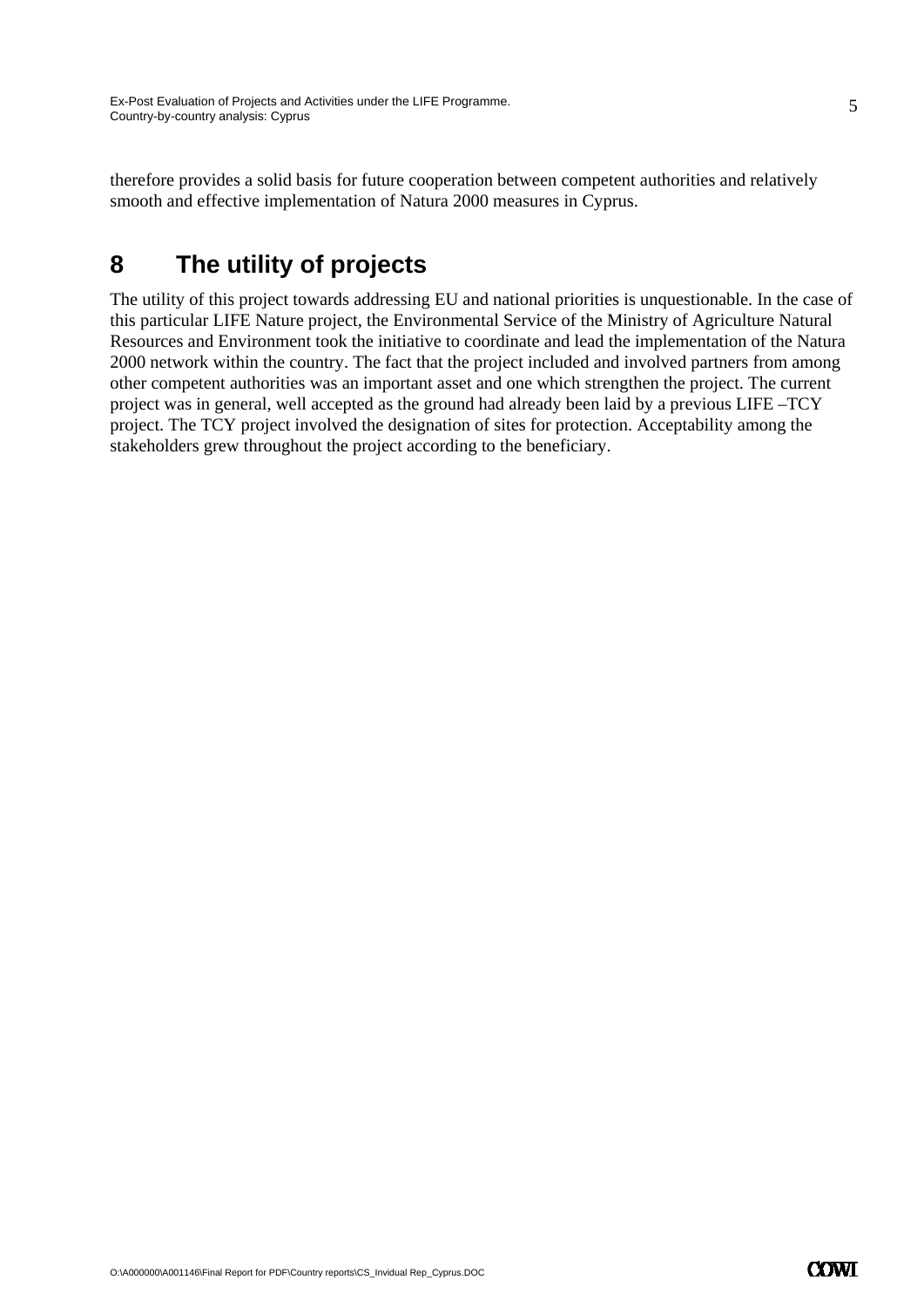## **Appendix 1 Comprehensive overview of LIFE Projects in Cyprus**

In connection with the ex-post evaluation, data was extracted from the BUTLER database of the LIFE Unit. Table 1 and Table 2 below provide an overview of the information available on each project as well as the LIFE+ theme attached by the evaluation team to the project. The budget figures for LIFE co-financing do not necessarily correspond to the actual payments made.

| Table 1 | Overview of LIFE Nature Projects in Cyprus |  |
|---------|--------------------------------------------|--|
|         |                                            |  |

| Id.           | <b>Title</b>                | <b>LIFE</b><br>qeneration | <b>Funding</b><br>vear | <b>Start</b><br>year | End<br>year | <b>Total</b><br>budget<br>(EUR) | LIFE co-<br>financing<br>(EUR) | <b>Beneficiary</b><br>type | <b>International</b><br>partners<br>(yes/no) | <b>Directive</b><br>(Birds,<br>Habitats) or<br>biodiversity |
|---------------|-----------------------------|---------------------------|------------------------|----------------------|-------------|---------------------------------|--------------------------------|----------------------------|----------------------------------------------|-------------------------------------------------------------|
| LIFE04        | Conservation management in  | LIFE III                  | 2004                   | 2004                 | 2009        | 2,551,277                       | 1,530,766                      | National au-               | <b>No</b>                                    | <b>Habitats</b>                                             |
| NAT/CY/000013 | Natura 2000 sites of Cyprus |                           |                        |                      |             |                                 |                                | thority                    |                                              |                                                             |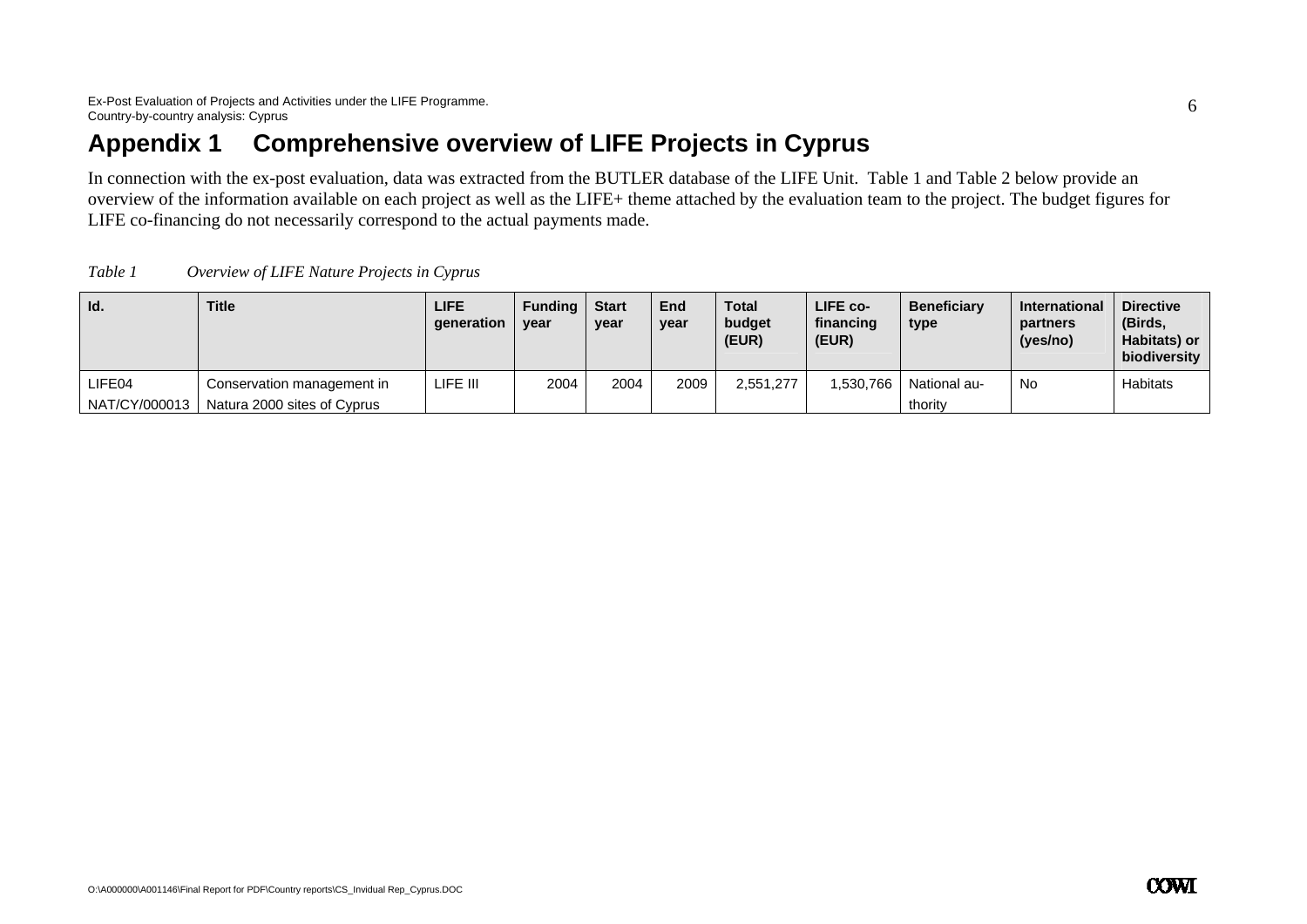Ex-Post Evaluation of Projects and Activities under the LIFE Programme. Country-by-country analysis: Cyprus

## **Appendix 2 Summary tables on LIFE Nature projects in Cyprus**

| <b>Generation</b>                              | Year         | <b>Number of</b><br>projects | <b>Total budget</b><br>(EUR<br>million) | <b>Total LIFE</b><br>co-financing<br>budget (EUR<br>million) | Average<br>duration<br>(years) | Average<br><b>LIFE funding</b><br>per project<br>(EUR<br>million) |
|------------------------------------------------|--------------|------------------------------|-----------------------------------------|--------------------------------------------------------------|--------------------------------|-------------------------------------------------------------------|
| LIFE II                                        | 1996         | 0                            | 0.0                                     | 0.0                                                          | 0.0                            | 0.0                                                               |
|                                                | 1997         | $\pmb{0}$                    | 0.0                                     | 0.0                                                          | 0.0                            | 0.0                                                               |
|                                                | 1998         | $\mathbf 0$                  | 0.0                                     | 0.0                                                          | 0.0                            | 0.0                                                               |
|                                                | 1999         | 0                            | 0.0                                     | 0.0                                                          | 0.0                            | 0.0                                                               |
|                                                | <b>Total</b> | $\pmb{0}$                    | 0.0                                     | 0.0                                                          | 0.0                            | 0.0                                                               |
| LIFE III                                       | 2000         | 0                            | 0.0                                     | 0.0                                                          | 0.0                            | 0.0                                                               |
|                                                | 2002         | $\mathbf 0$                  | 0.0                                     | 0.0                                                          | 0.0                            | 0.0                                                               |
|                                                | 2003         | $\mathbf 0$                  | 0.0                                     | 0.0                                                          | 0.0                            | 0.0                                                               |
|                                                | 2004         | 1                            | 2.6                                     | 1.5                                                          | 5.0                            | 1.5                                                               |
|                                                | <b>Total</b> | $\mathbf{1}$                 | $\mathbf{3}$                            | $\mathbf{2}$                                                 | 5.0                            | 1.5                                                               |
| LIFE III<br>extension                          | 2005         | 0                            | 0.0                                     | 0.0                                                          | 0.0                            | 0.0                                                               |
|                                                | 2006         | $\mathbf 0$                  | 0.0                                     | 0.0                                                          | 0.0                            | 0.0                                                               |
|                                                | <b>Total</b> | $\pmb{0}$                    | 0.0                                     | 0.0                                                          | 0.0                            | 0.0                                                               |
| <b>Grand total</b>                             |              | 1                            | 2.6                                     | 1.5                                                          | 5.0                            | 1.5                                                               |
| Comparative<br>figures for all<br>NAT projects |              | 771                          | 1,224.1                                 | 637.2                                                        | 4.2                            | 0.8                                                               |

*Table 2 Overview of LIFE NAT projects in Cyprus, 1996-2006* 

*Table 3 Categories of LIFE NAT projects in Cyprus, 1996-2006* 

| <b>LIFE NAT themes</b>       | No. of<br>projects | In % of total | <b>Total budget</b><br>(EUR million) | In $%$ of<br>total | <b>LIFE</b><br>contribution<br>(EUR<br>million | In $%$ of<br>total |
|------------------------------|--------------------|---------------|--------------------------------------|--------------------|------------------------------------------------|--------------------|
| <b>Habitats Directive</b>    |                    | 100%          | 2.6                                  | 100%               | 1.5                                            | 100%               |
| <b>Birds Directive</b>       | 0                  | $0\%$         | 0.0                                  | 0%                 | 0.0                                            | 0%                 |
| <b>Biodiversity projects</b> | 0                  | $0\%$         | 0.0                                  | 0%                 | 0.0                                            | $0\%$              |
| <b>Total</b>                 |                    | 100%          | 2.6                                  | 100%               | 1.5                                            | 100%               |